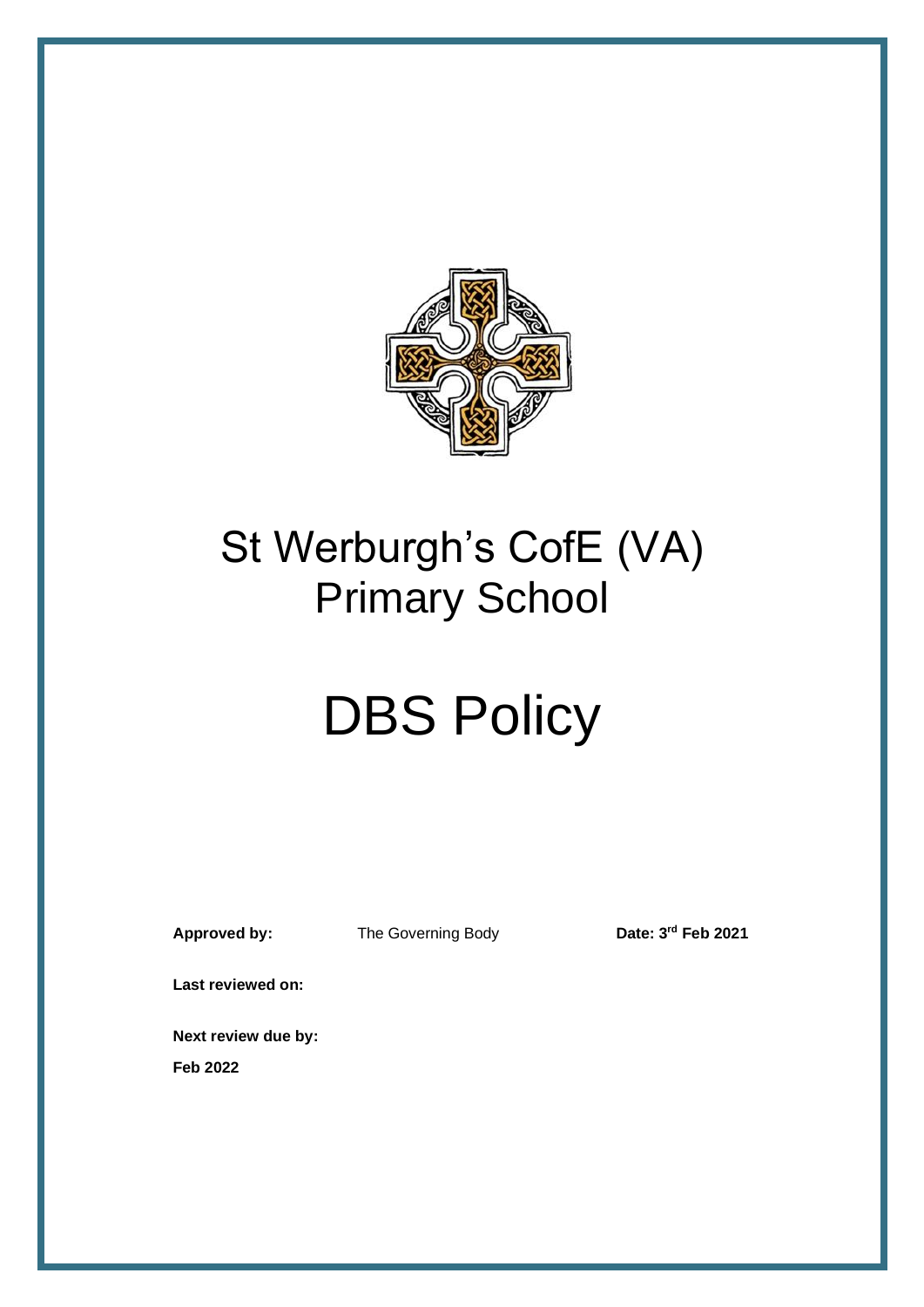## **Contents:**

#### [Statement of intent](#page-2-0)

- 1. Legal [framework](#page-3-0)
- 2. [Definitions](#page-3-1)
- 3. [Roles and responsibilities](#page-4-0)
- 4. [Procedures for](#page-5-0) staff
- 5. [Procedures for](#page-7-0) governors
- 6. [Procedures for](#page-7-1) volunteers
- 7. [Procedures for](#page-8-0) visitors
- 8. [Procedures for](#page-8-1) contractors
- 9. [Staff who have lived or worked outside the UK](#page-8-2)
- 10. [Procedures for adults supervising children on work](#page-9-0) experience
- 11. [Procedures for alternative](#page-9-1) provision
- 12. Procedures for arranged homestays during exchange visits
- 13. [Disclosures containing criminal information](#page-10-0)
- 14. [Making a recruitment decision](#page-11-0)
- 15. [DBS update](#page-12-0) service
- 16. [Referral to the](#page-12-1) DBS
- 17. [Recruitment of](#page-12-2) ex-offenders
- 18. [Single central record](#page-13-0) (SCR)
- 19. Data [handling](#page-14-0)
- 20. [Monitoring and](#page-15-0) review

#### Appendices

- a) [Recruitment of Ex-offenders](#page-16-0) Statement
- b) [Flowchart of DBS and Barred List Checks](#page-17-0)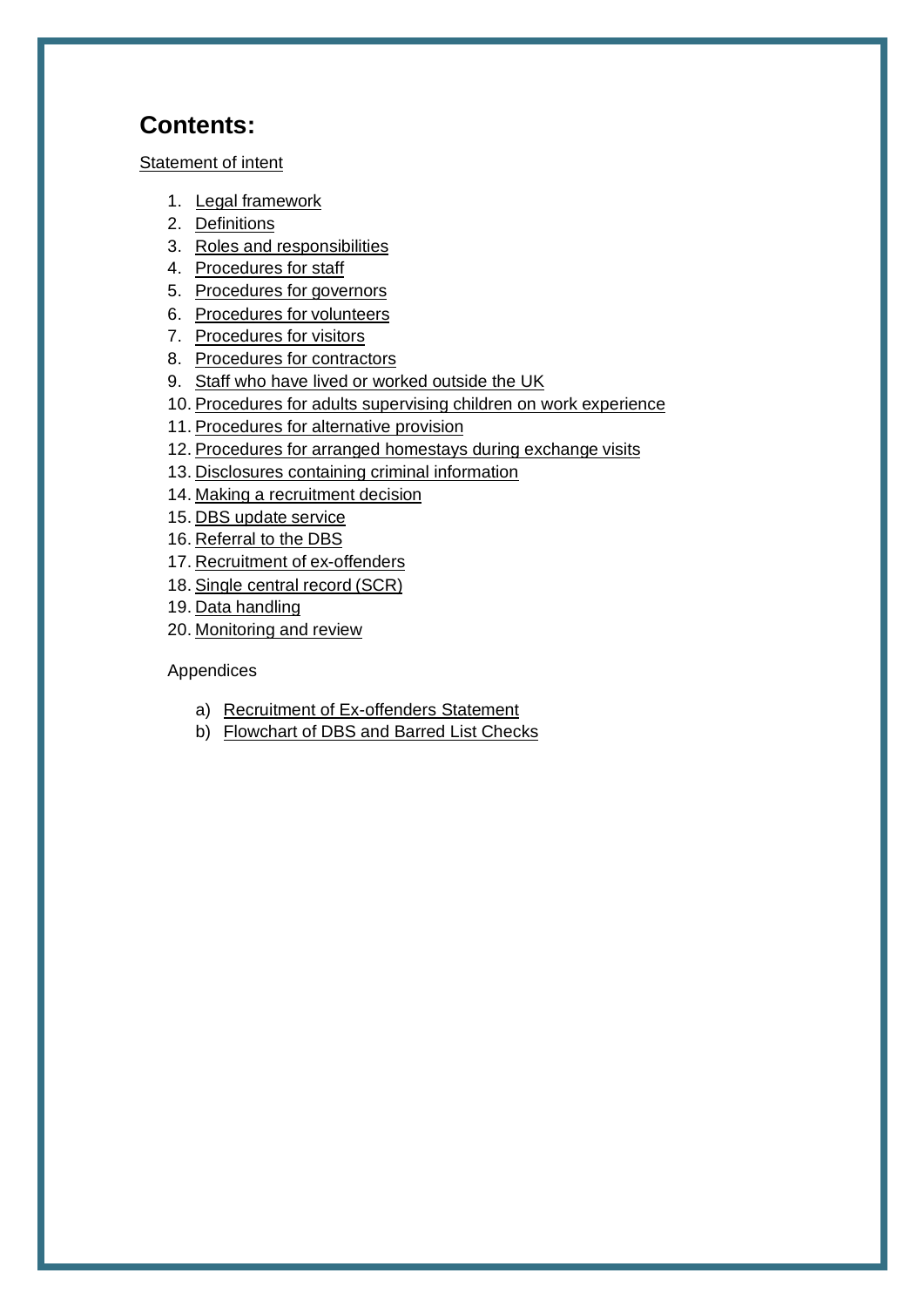### <span id="page-2-0"></span>**Statement of intent**

At St Werburgh's Primary School, we are committed to promoting the welfare of our staff, pupils and visitors. Ensuring the safety of our school community is of paramount importance and, as a result, this policy has been created to establish a safe environment where pupils are cared for appropriately and are free from harm.

For certain roles, the school may be required to request a DBS check as part of its recruitment process. This check may also include barred list information held on the DBS barred list, as well as any information held by the police which is relevant to the role applied for.

DBS checks allow the school to ascertain an individual's suitability to work with children in an educational environment. This policy will ensure that all staff, pupils and parents are aware of the measures taken by the school to promote the welfare of the school community.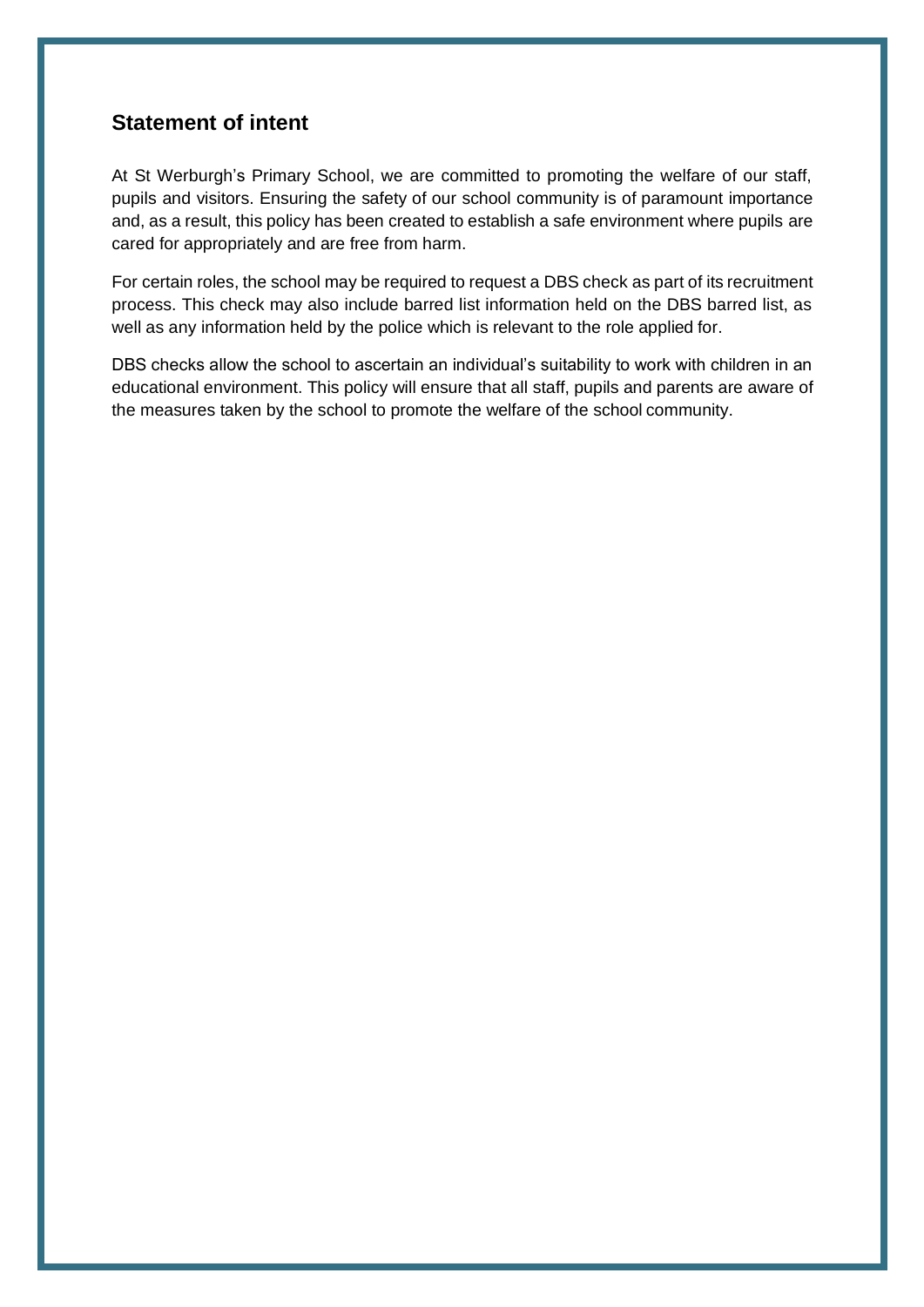## <span id="page-3-0"></span>**Legal framework**

- 1.1. This policy has due regard to legislation and statutory guidance including, but not limited to, the following:
	- Rehabilitation of Offenders Act 1974
	- Rehabilitation of Offenders Act 1974 (Exceptions) Order 1975 (Amendment) (England and Wales) Order 2016
	- Police Act 1997
	- The Police Act 1997 (Criminal Records) (Registration) Regulations 2006
	- Childcare (Disqualification) Regulations 2018
	- Data Protection Act 2018
	- Safeguarding Vulnerable Groups Act 2006
	- Equality Act 2010
	- Human Rights Act 1998
	- Children Act 1989
	- The General Data Protection Regulation
	- DfE (2019) 'Keeping children safe in education'
	- DBS (2014) 'Sample policy on the recruitment of ex-offenders'
	- DBS (2018) 'Handling of DBS certificate information'
	- Home Office (2015) 'Revised Code of Practice for Disclosure and Barring Service Registered Persons'
- 1.2. This policy operates in conjunction with the following school policies and documents:
	- **Safer Recruitment Policy**
	- **Child Protection and Safeguarding Policy**
	- **Single Central Record**
	- **Data Protection Policy**
	- **Disciplinary Policy and Procedure**

## <span id="page-3-1"></span>**Definitions**

#### **Standard DBS**

2.1. This provides information about convictions, cautions, reprimands and warnings held on the Police National Computer (PNC), regardless of whether they are spent under the Rehabilitation of Offenders Act 1974. The law does allow for certain old and minor matters to be filtered out.

#### **Enhanced DBS**

2.2. This provides the same information as a standard check, plus any approved information held by the police which a chief officer reasonably believes to be relevant and considers ought to be disclosed.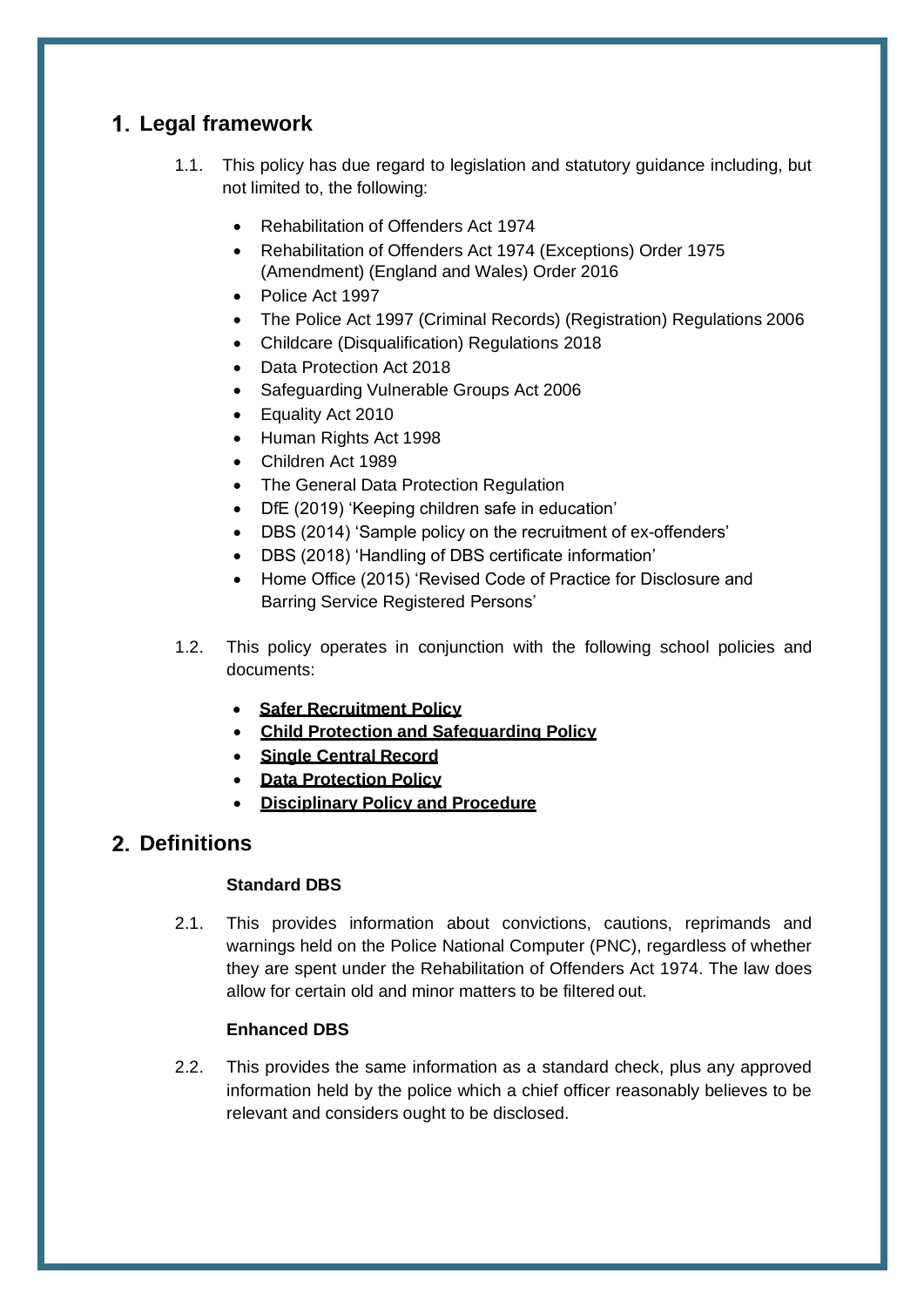#### **Enhanced DBS with barred list check**

2.3. Where people are working or seeking to work in regulated activity with children, this allows an additional check to be made as to whether the person appears on the children's barred list.

#### **Regulated activity**

- 2.4. Regulated activity includes:
	- Teaching, training, instructing, caring for or supervising children if the person is unsupervised, or providing advice or guidance on physical, emotional or educational wellbeing, or driving a vehicle only for children.
	- Work for a limited range of establishments (known as 'specified places', which include schools and colleges) with the opportunity for contact with children, but not including work done by supervised volunteers.
- 2.5. Work under 2.4 is regulated activity if it is carried out frequently by the same person or if the 'period condition' is satisfied. The period condition is satisfied if:
	- The person carrying out the activity does so at any time on more than three days in any period of 30 days.
	- If the activity is done at any time between 2:00am and 6:00am and it gives the person the opportunity to have face-to-face contact with children.
- 2.6. Some activities are always regulated activities, regardless of frequency or whether the person conducting the activity is supervised. This includes the following:
	- Intimate or personal care, or overnight activity, including helping a child with eating and drinking for reasons of illness or disability or in connection with toileting, washing, bathing and dressing for reasons of age, illness and disability
	- Health care, i.e. care for children provided by, or under the direction or supervision of, a regulated health care professional

## <span id="page-4-0"></span>**Roles and responsibilities**

- 3.1. The governing body is responsible for:
	- Approving the headteacher's decisions with regards to disclosure information concerning existing and prospective employees.
	- Ensuring that this DBS Policy and the Home Office's Code of Practice (CoP) is adhered to at all times.
	- Ensuring all agreed DBS procedures are adhered to for both current and prospective employees.
	- Monitoring the school's single central record (SCR), ensuring its compliance with requirements.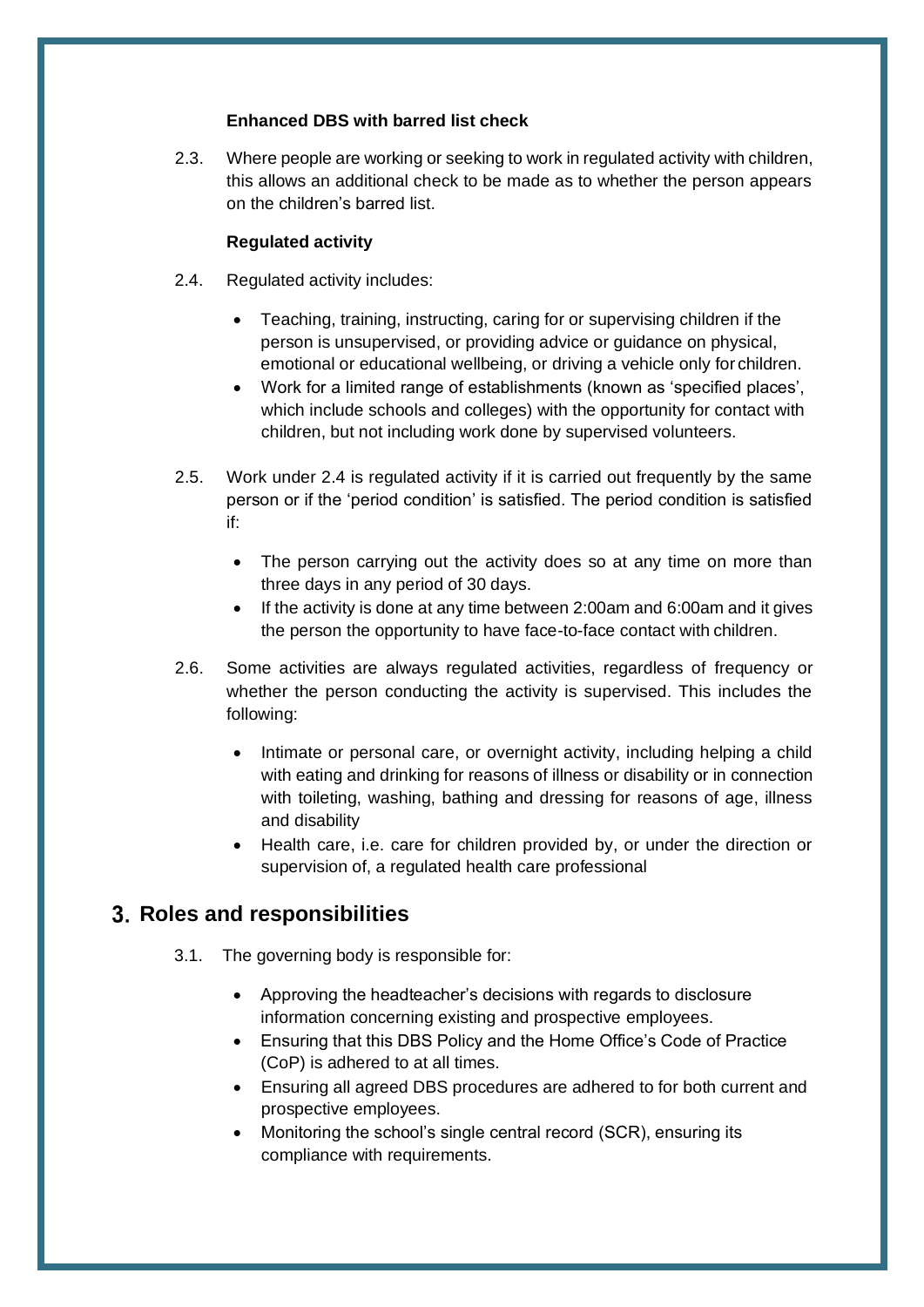- 3.2. The headteacher is responsible for:
	- Making decisions with regards to disclosure information concerning existing and prospective employees.
	- Ensuring that they are aware of any posts in the school that are subject to a DBS check.
	- Maintaining an up-to-date SCR.
	- Ensuring that any job descriptions and person specifications for any posts within the school indicate whether an individual will require a DBS check, as well as what level of check is required.
	- Taking reasonable steps to make sure that any individual who is not an employee, but who is covering an existing post or other work within the school, holds the appropriate level of DBS check.
	- Ensuring that all members of staff hold current, acceptable DBS checks according to the appropriate level required.
	- Ensuring that new employees are aware of the DBS update service and encouraging them to subscribe to this.
	- Informing the LA of any decisions made regarding disclosure information.

### <span id="page-5-0"></span>**Procedures for staff**

#### **New members of staff**

- 4.1. Staff who will be in regulated activity are required to obtain an enhanced DBS certificate with a barred list check.
- 4.2. All other staff who have an opportunity for regular contact with children who are not engaging in regulated activity are required to obtain an enhanced DBS certificate, which does not include barred list information.
- 4.3. Staff in management roles are required to obtain an additional check to ensure they are not prohibited under section 128 provisions.
- 4.4. Staff are required to show the original DBS certificate to the headteacher/admin manager before they begin their employment.
- 4.5. Where a member of staff will start work in regulated activity before the DBS certificate is available, the headteacher will ensure the individual is appropriately supervised and that all other checks, including a separate barred list check, have been carried out.
- 4.6. There is no requirement for the school to obtain an enhanced DBS certificate or carry out checks for events that may have occurred outside the UK if, during a period which ended not more than three months before the individual's appointment, they have worked in:
	- A school in England:
		- − Which brought them regularly into contact with children or young people.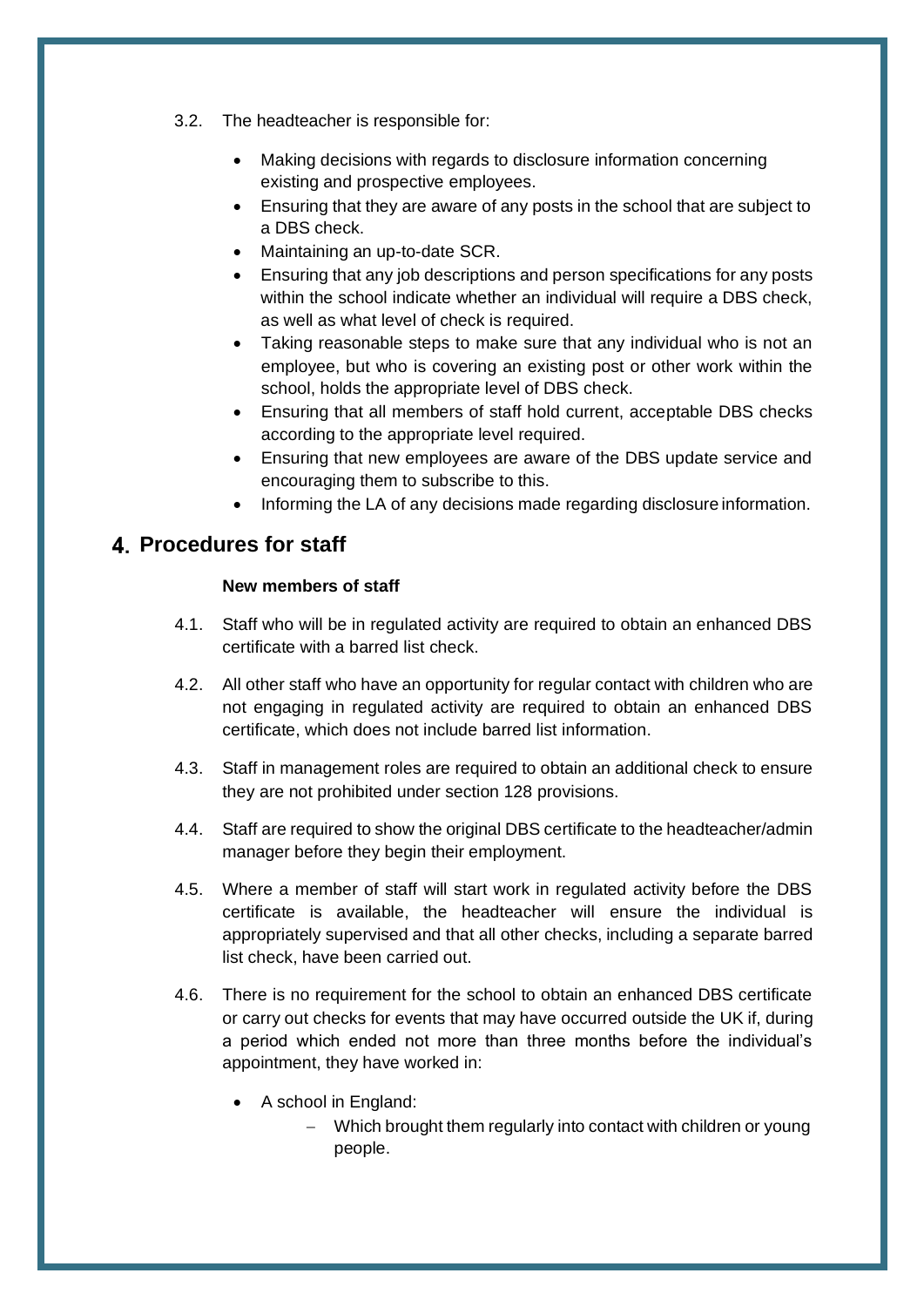- To which they were appointed on or after 12 May 2006 and which did not bring them regularly into contact with children or young people.
- In an institution within the FE sector in England, or in a 16-19 academy, in a post which involved the provision of education which brought them into regular contact with children or young people.

All other pre-appointment checks will be completed, including a barred list check, where an individual is engaging in regulated activity.

4.7. For staff who work in childcare provision, or who are directly concerned with the management of such provision, the school will ensure the appropriate checks are carried out to confirm the individuals are not disqualified under the Childcare (Disqualification) Regulations 2018.

#### **Existing staff**

- 4.8. Where the school has concerns about an existing staff member's suitability to work with children, all relevant checks will be carried out as if the individual were a new member of staff.
- 4.9. If a member of staff moves from a post that was not in regulated activity into a post involving regulated activity, all the relevant checks will be carried out.
- 4.10. Apart from the circumstances outlined in 4.9**]**, the school is not required to request a DBS or barred list check for existing staff members.

#### **Agency and third-party staff**

- 4.11. The headteacher will obtain written confirmation from any agency or third-party organisation that the organisation has carried out all the necessary DBS checks on an individual who will be working at the school that the school would otherwise perform.
- 4.12. Where the position requires a barred list check, this will be obtained by the agency or third party prior to appointing the individual.
- 4.13. The headteacher will check that the individual presenting themselves for work is the same person for whom the checks have been made.

#### **Trainee/student teachers**

- 4.14. Where applicants for ITT are salaried by the school or college, the headteacher will ensure that all necessary DBS checks are carried out. As trainee teachers are likely to be engaging in regulated activity, an enhanced DBS certificate (including barred list information) must be obtained.
- 4.15. Where trainee teachers are fee-funded, the training provider is responsible for carrying out the necessary checks. The headteacher will obtain written confirmation that the necessary checks have been carried out, and that the trainee has been judged by the provider to be suitable to work with children.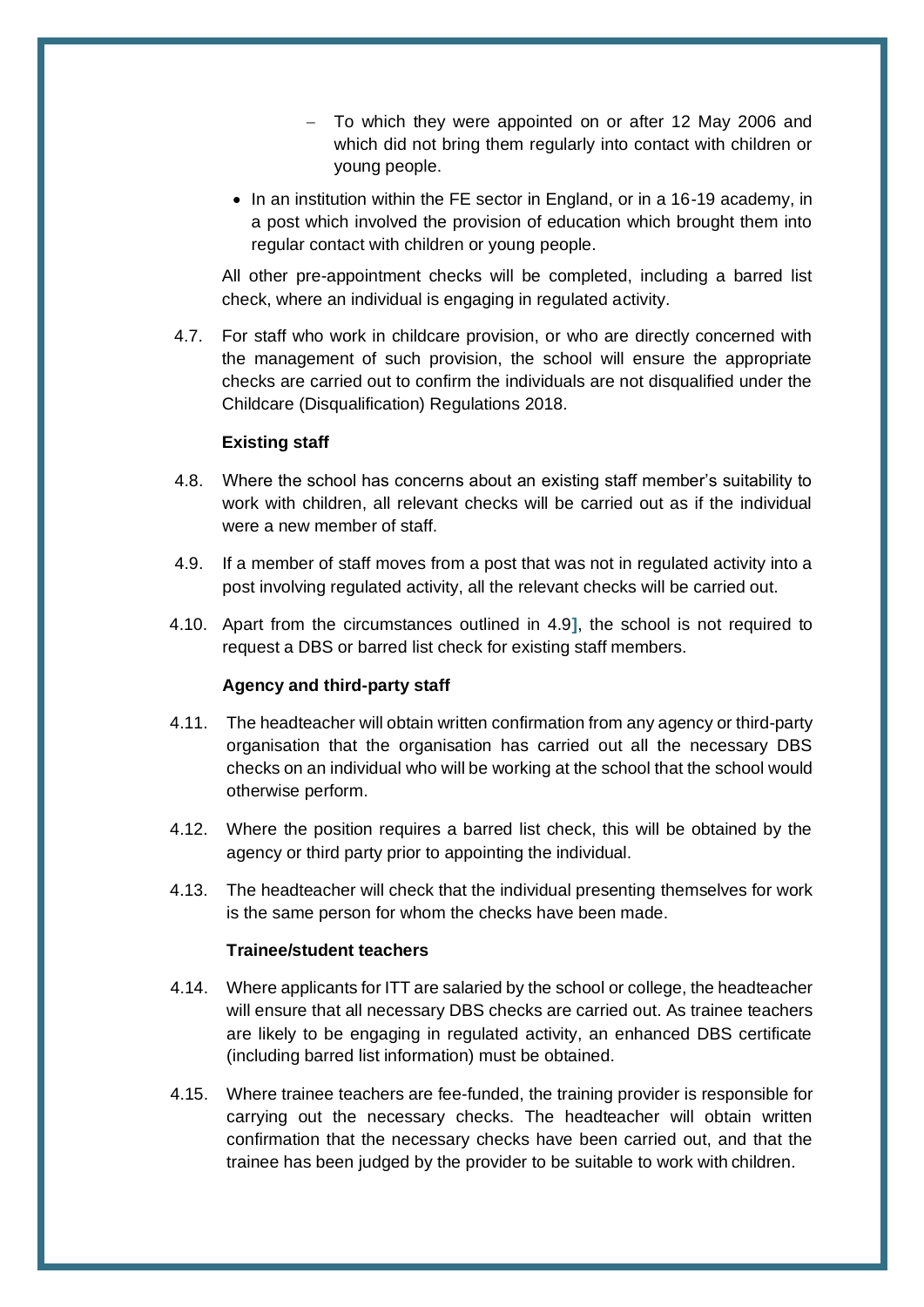## <span id="page-7-0"></span>**Procedures for governors**

- 5.1. Enhanced DBS checks are mandatory for governors but not associate members. The governing board will apply for a certificate for any governor who does not have an enhanced certificate.
- 5.2. A barred list check will only be required for governors who, aside from their governance duties, are engaged in regulated activity.
- 5.3. The governing board will contact The Teaching Regulation Agency (TRA) Teacher Services to check if a proposed governor is barred because of a section 128 direction.

#### <span id="page-7-1"></span>**Procedures for volunteers**

- 6.1. Under no circumstances will a volunteer who has undergone no checks be left unsupervised or allowed to work in regulated activity.
- 6.2. The headteacher will obtain an enhanced DBS check, with barred list information, for any volunteer who is new to working in regulated activity.
- 6.3. In some circumstances, the headteacher may obtain an enhanced DBS certificate for volunteers who are not engaged in regulated activity but will not request barred list information.
- 6.4. There is no requirement to re-check volunteers in regulated activity if they have already had a DBS check, including barred list information; however, the school will conduct a repeat DBS check, with barred list information, where there are concerns about a volunteer.
- 6.5. The headteacher will undertake a risk assessment and use their professional judgement when deciding whether to obtain an enhanced DBS certificate for any volunteer not engaging in regulated activity. The risk assessment will consider the following:
	- The nature of the volunteer's work with children
	- What the school knows about the volunteer, including formal or informal information offered by others
	- Whether the volunteer has other employment or undertakes voluntary activities where referees can advise on their suitability
	- Whether the role is eligible for an enhanced DBS check
- 6.6. Details of the risk assessment will be recorded.
- 6.7. The headteacher will determine whether a volunteer is supervised. For a person to be considered supervised, the supervision must be:
	- By a person who is in regulated activity.
	- Regular and day-to-day.
	- Reasonable in all the circumstances to ensure the protection of children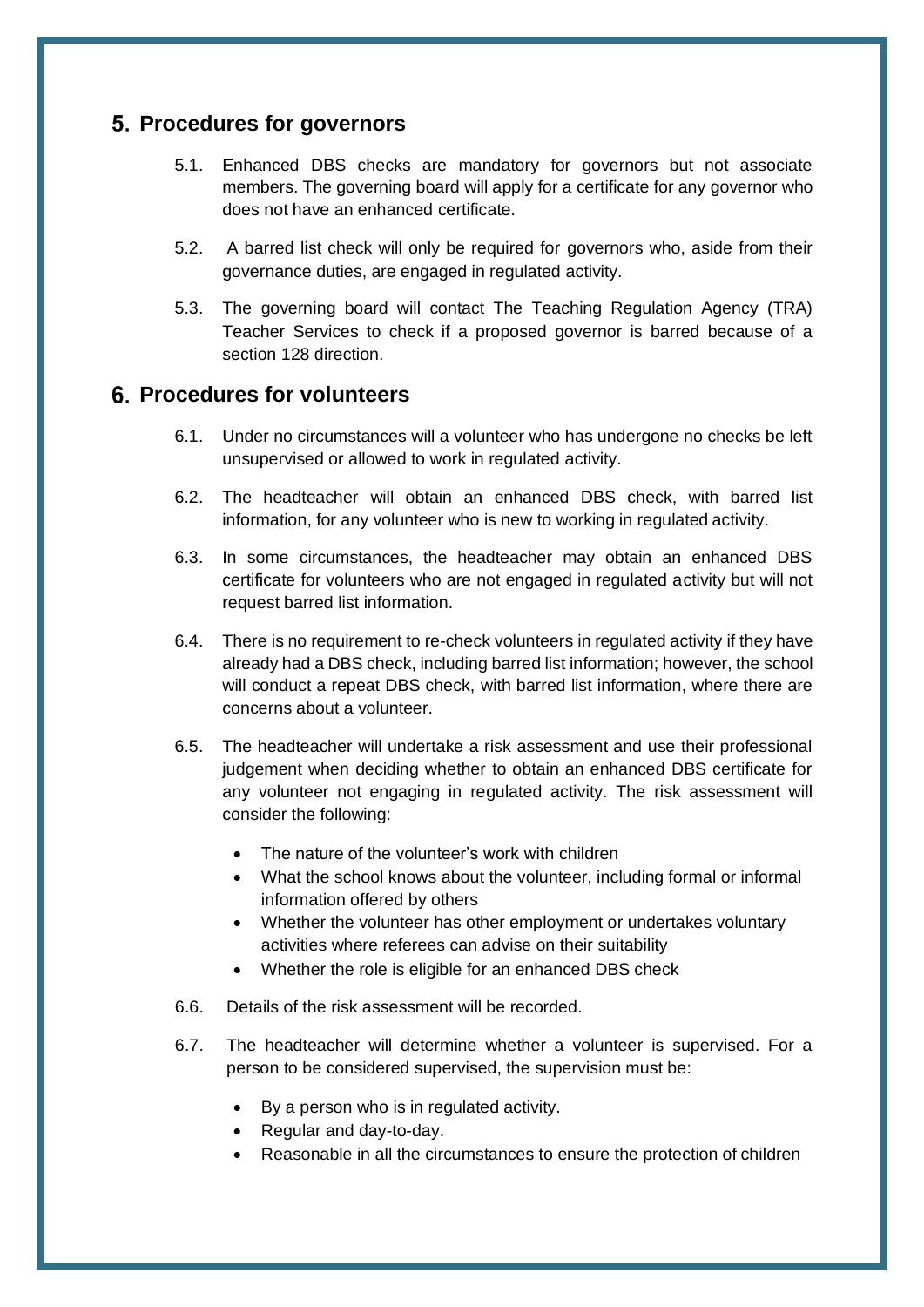6.8. When allowing any volunteers to work at the school, the headteacher will check that the individual presenting themselves for work is the same person for whom the checks have been made.

## <span id="page-8-0"></span>**Procedures for visitors**

- 7.1. The school does not have the power to request DBS checks to be carried out on visitors.
- 7.2. The headteacher will use their professional judgement when considering the need to escort or supervise visitors.

## <span id="page-8-1"></span>**Procedures for contractors**

- 8.1. Under no circumstances will a contractor who has undergone no checks be allowed to work unsupervised or engage in regulated activity at the school. The school is responsible for determining the appropriate level of supervision depending on the circumstances.
- 8.2. Contractors who engage in regulated activity will be required to obtain an enhanced DBS certificate with barred list check.
- 8.3. Any contractors who have the opportunity for regular contact with children, but who would not be in regulated activity, will be required to obtain an enhanced DBS check. In considering whether contact is regular, it is irrelevant whether the contractor works on a single site or across a number of sites.
- 8.4. If a contractor working at the school is self-employed, the headteacher will consider if they need to obtain a DBS check on the contractor's behalf.
- 8.5. The headteacher/admin manager will check the identity of contractors and their staff upon arrival to the school.

## <span id="page-8-2"></span>**Staff who have lived or worked outside the UK**

- 9.1. New staff members who have lived or worked outside the UK will be checked in the same way as all other staff, in line with the procedures outlined in [section](#page-5-0) [4](#page-5-0) of this policy.
- 9.2. The DBS cannot obtain police records from overseas; however, a check will be conducted to establish whether the individual has disclosed any criminal convictions during their time in the UK.
- 9.3. As the DBS cannot provide details of police records for overseas applications, the school is aware that the DBS information may not provide a complete picture of a candidate's criminal record.
- 9.4. In relation to the above, the school will conduct additional recruitment checks such as obtaining a certificate of good conduct from relevant embassies or the police.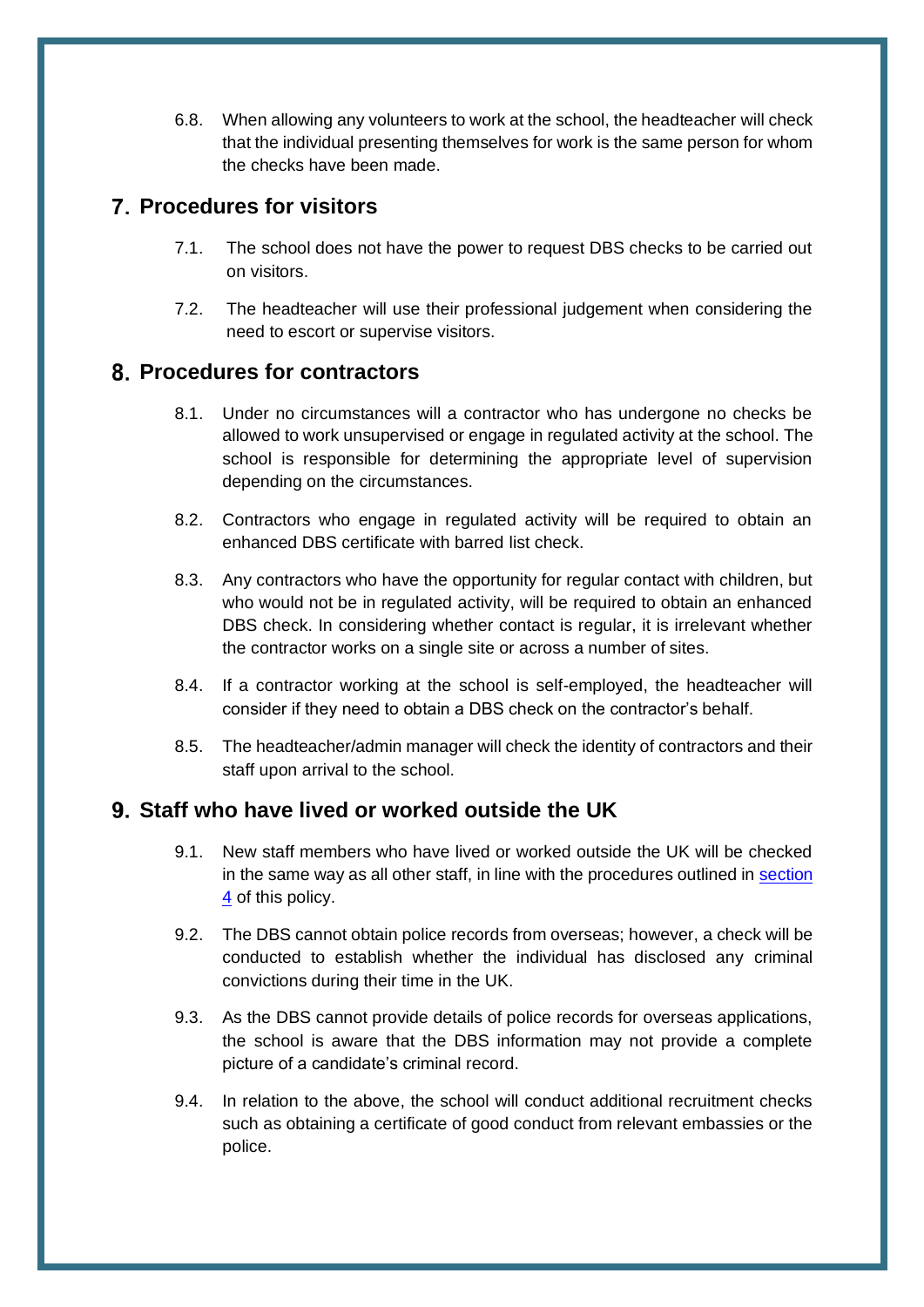- 9.5. A check will also be made for any teacher sanctions or restrictions that a European Economic Area (EEA) authority has imposed – the school will consider the circumstances that led to any EEA restriction or sanction when deciding an applicant's suitability for employment.
- <span id="page-9-0"></span>9.6. The school will be extra vigilant when considering an applicant from overseas and will obtain additional references to ensure their suitability for the role.

#### $10<sub>1</sub>$ **Procedures for adults supervising children on work experience**

- 10.1. The school will consider the specific circumstances of the work experience placement when considering what level, if any, of DBS check is required on individuals supervising pupils, including those aged 16 and over, on the placement.
- 10.2. Consideration will be given to whether the person providing supervision to the pupil will be unsupervised themselves and providing the supervision frequently, i.e. more than three days in a 30-day period, or overnight.
- 10.3. The headteacher will ask the employer providing the work experience to confirm that any member of staff who will be working with the child unsupervised and frequently is not a barred person.
- 10.4. The school is not able to request an enhanced DBS check with barred list information for staff supervising pupils who are aged 16 to 17.
- 10.5. Work experience providers are not able to request any DBS checks for pupils under 16.
- <span id="page-9-1"></span>10.6. The school will ensure all work experience providers have policies and procedures in place to protect pupils from harm.

#### $11.$ **Procedures for alternative provision**

11.1. Where a pupil is placed in alternative provision, the headteacher will obtain written confirmation from the provider that the appropriate DBS checks have been carried out on the provider's staff.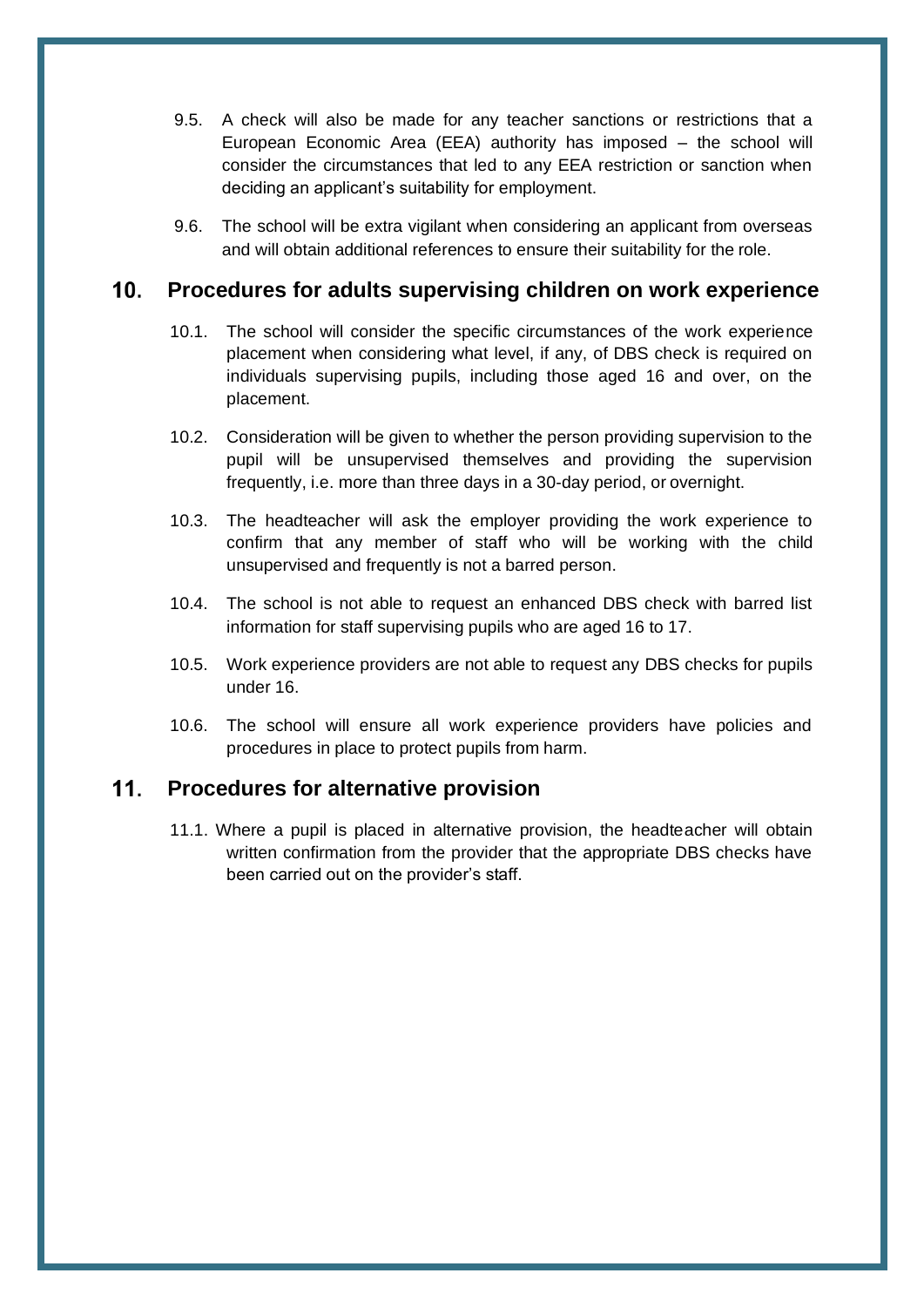#### <span id="page-10-0"></span> $13.$ **Disclosures containing criminal information**

- 13.1. A DBS check is considered to contain criminal information if it includes details of the following:
	- A police record of convictions, cautions, reprimands and final warnings
	- DBS barred list
	- Any other relevant criminal information obtained by the police
- 13.2. In the event of a disclosure containing criminal information, the headteacher will check whether the individual has obtained any previous criminal convictions or cautions by instructing them to complete a disclosure review form, which will be followed by a meeting.
- 13.3. The headteacher will discuss the disclosed information with the governing body and LA immediately to agree a course of action regarding any prospective or existing employee.
- 13.4. The individual will be required to attend a meeting with the headteacher to confirm that the convictions are theirs. If the individual denies that the convictions relate to them, the headteacher will contact the DBS to carry out an investigation.
- 13.5. If it is established by the DBS that the convictions do concern the individual, the headteacher will explore the circumstances surrounding these and their suitability to work with children, in accordance with the governing body and LA.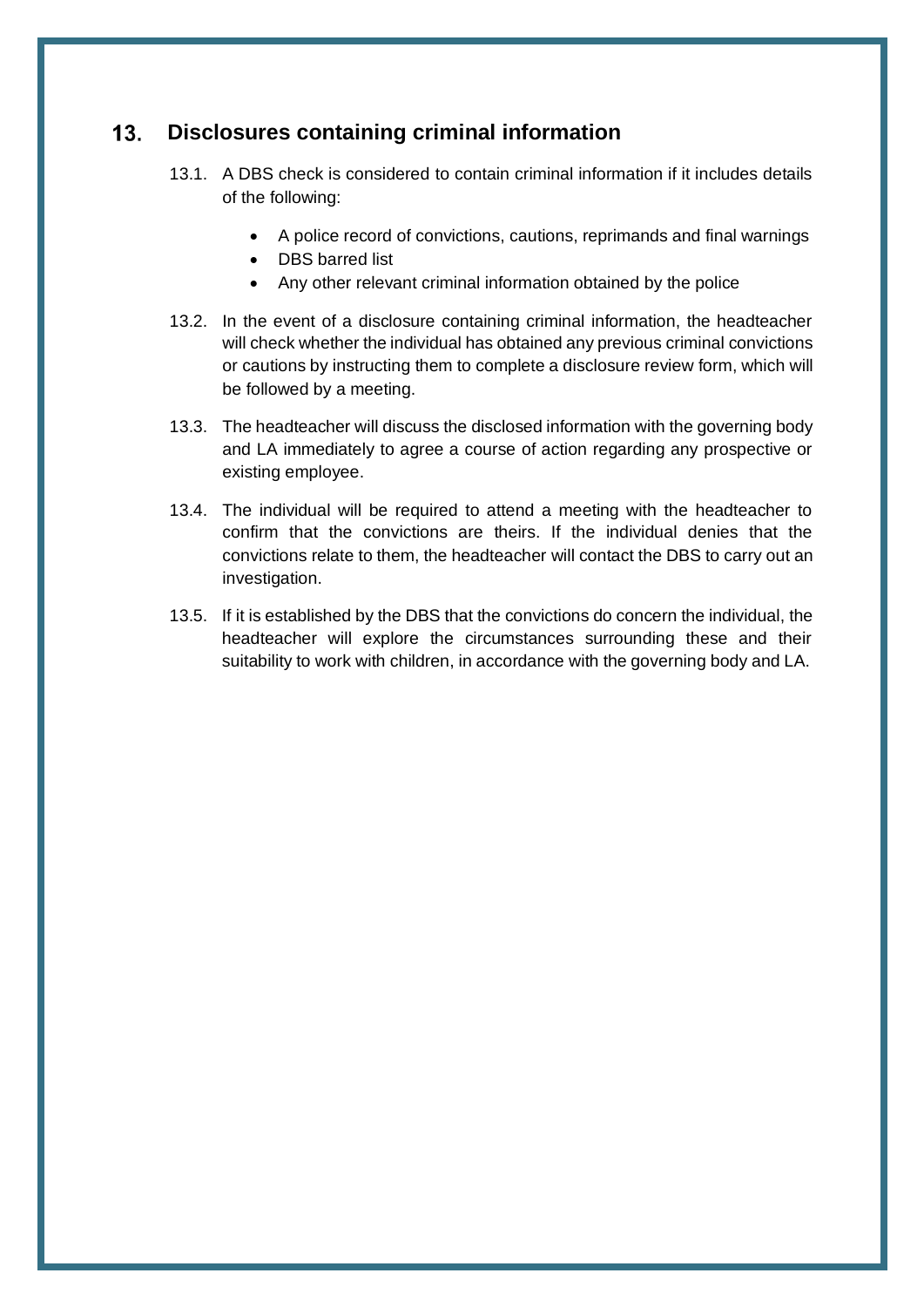- 13.6. For prospective employees, all posts will remain pending whilst meetings and investigations take place.
- 13.7. For current employees, the headteacher will consider whether adjustments will need to be made whilst meetings and investigations take place, including:
	- Whether the employee can continue their practice.
	- Whether closer supervision is required of the employee.
	- Whether the employee should be temporarily transferred to other duties.
	- Whether the employee should be dealt with in accordance with the Disciplinary Policy and Procedure and suspended with entitlement to full pay.
- 13.8. The headteacher will consult the SBM when deciding what adjustments will need to be made for the employee concerned.
- 13.9. An exception to section 14.7 is if the headteacher was already aware of the employee's convictions and had previously discussed with the governing body and LA that they were still suitable for their appointment, or, if it is revealed that the convictions do not relate to the individual concerned.

#### <span id="page-11-0"></span> $14.$ **Making a recruitment decision**

- 14.1. The SBM will consider the magnitude of any DBS disclosures.
- 14.2. **Major disclosures** will result in the candidate being automatically unsuitable for the role. These include where the adult is named on the following lists:
	- Children's barred list
	- Adults' barred list
- 14.3. **Serious disclosures** which involve criminal activity, but do not pose a risk to pupils, will be discussed with the headteacher prior to the candidate being accepted for the role.
- 14.4. The headteacher will endeavour to ascertain the relevant facts from the individual and decide upon a conclusion. Following this, the candidate will receive a rejection or acceptance letter.
- 14.5. When considering an applicant who will not be working in regulated activity, the school will not take into account any minor or old convictions which are 'protected' from disclosure, as defined by the Rehabilitation of Offenders Act 1974 (Exceptions) Order 1975 (as amended in 2016).
- 14.6. When deciding to accept or reject a candidate, the school will consider the following information:
	- The relevance of the disclosure in relation to the position applied for
	- The nature of the offence or other matters revealed
	- The length of time since the offence or other matters occurred
	- Whether there is a pattern of offending behaviour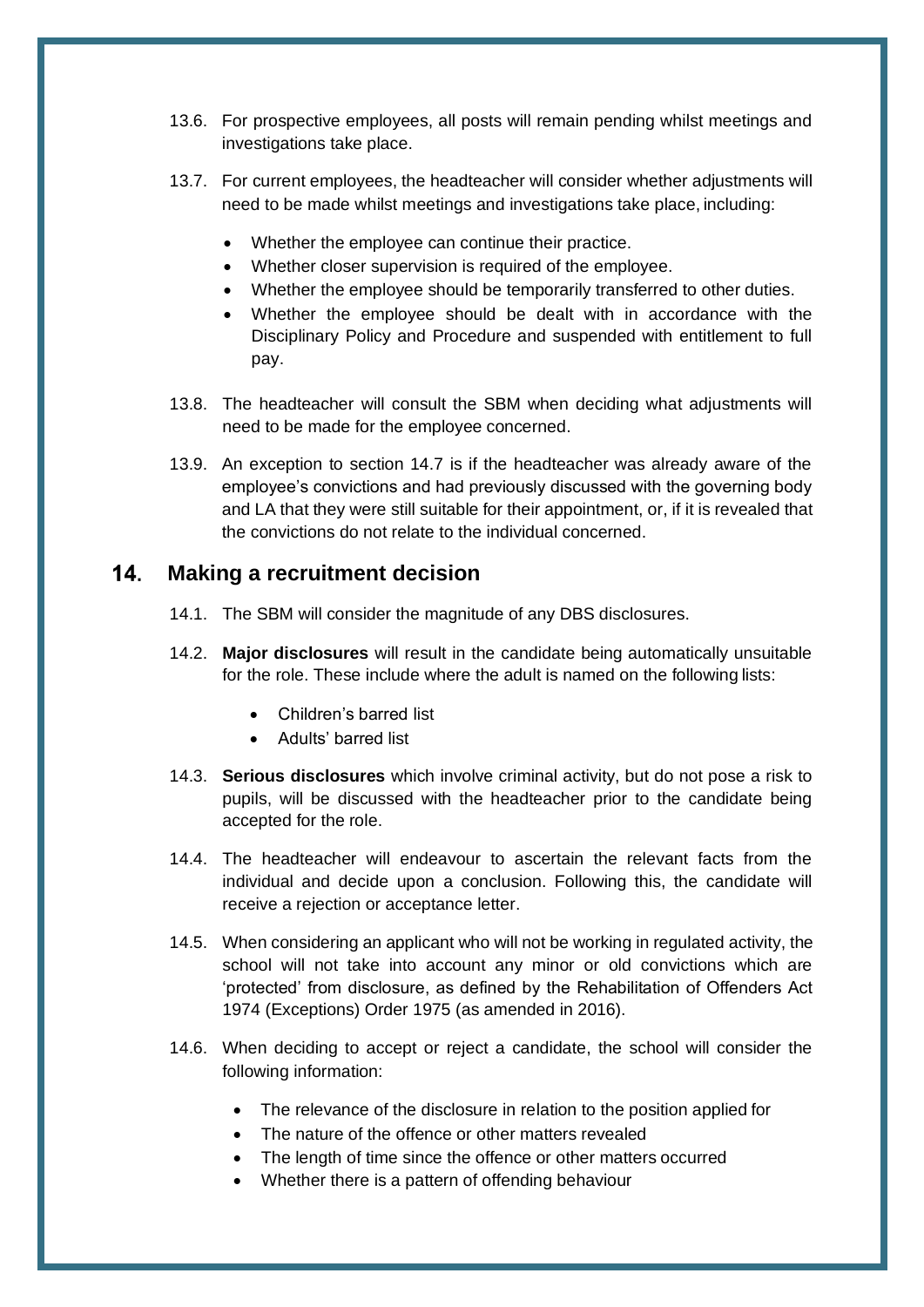- Whether the candidate's circumstances have changed since the offending behaviour or other matters occurred
- Any extenuating circumstances surrounding the offence and explanations offered
- 14.7. A risk assessment will be conducted by the headteacher following a positive disclosure, before deciding on the candidate's suitability.
- 14.8. A record of all recruitment decisions following positive DBS disclosures will be kept by the SBM.
- <span id="page-12-0"></span>14.9. Depending on the circumstances of each case, the chair of the governing body may be asked to countersign the form recording the recruitment decision.

#### 15. **DBS update service**

- 15.1. Staff members will be encouraged to join the DBS update service to ensure that their DBS certificates are up-to-date.
- 15.2. The school will only check the status of any DBS certificates if this is legally required for a new role or a change in role. The individual's consent will be gained before the DBS certificate status is checked.
- 15.3. Where consent is given, the school will check the DBS certificate to confirm it matches the individual's identity and examine the original certificate to ensure it is for the appropriate workforce and level of check.

#### <span id="page-12-1"></span>16 **Referral to the DBS**

- 16.1. The school has a legal duty to refer to the DBS any member of staff who has harmed, or poses a risk of harm, to a pupil where:
	- The harm test is satisfied.
	- The staff member has received a caution or conviction for a relevant offence, or if there is reason to believe the staff member has committeda listed relevant offence.
	- The staff member has been removed from working in regulated activity, or would have been removed had they not left the school.
	- The staff member has been moved to an area of work not in regulated activity.
	- The staff member has been suspended.
- <span id="page-12-2"></span>16.2. Referrals will be made as soon as possible after the resignation, removal or redeployment of the staff member.

#### $17<sub>1</sub>$ **Recruitment of ex-offenders**

17.1. The school is aware of its responsibility under the Police Act 1997 not to discriminate applicants based on their criminal record.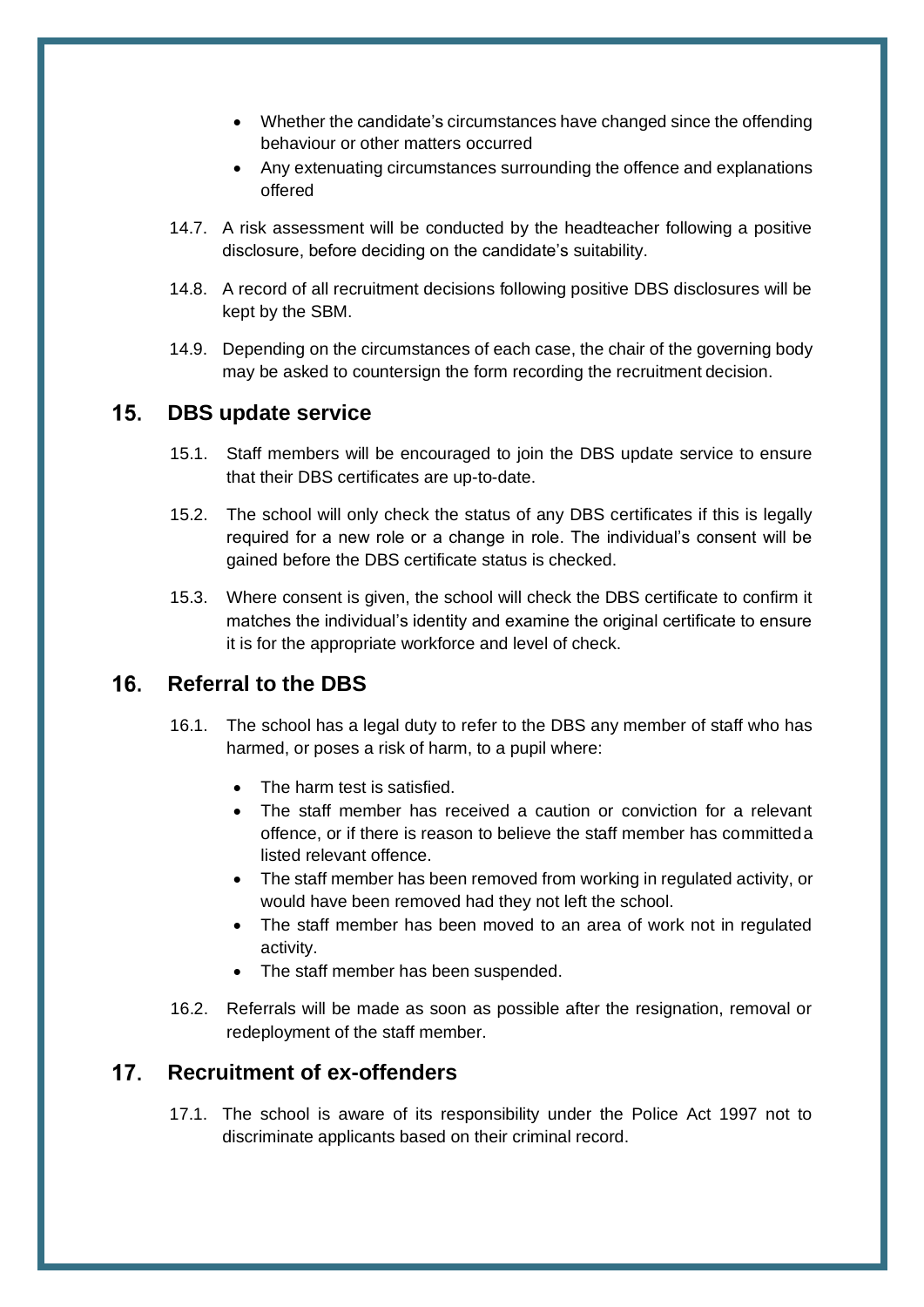- 17.2. The school will only ask an individual to provide details of convictions and cautions that the school is legally entitled to consider when recruiting candidates.
- 17.3. The school selects all candidates for interview based on their skills, qualifications and experience.
- 17.4. All job application forms, job adverts and recruitment briefs that require a DBS check will outline that an application for a DBS certificate will be submitted for all candidates once they have been offered the position.
- 17.5. During the recruitment process, the school will ensure that a discussion between the recruitment panel and headteacher takes place to evaluate any offences or other matters relevant to the position.
- 17.6. Candidates will be informed that failure to reveal any information which is directly related to the post could result in withdrawal of an offer of employment.
- 17.7. Any DBS certificates that reveal criminal information will be discussed with the individual, and their eligibility for the position will be reviewed in accordance with [section 14](#page-10-0) and [section 15](#page-11-0) of this policy.

#### <span id="page-13-0"></span>18. **Single central record (SCR)**

- 18.1. The headteacher & admin manager maintains an up-to-date SCR of preappointment checks covering all staff (including teacher trainees on salaried routes) and supply staff,
- 18.2. The SCR indicates whether the following checks have been carried out or certificates obtained, and the date on which each check was completed, or certificate obtained:
	- An identity check
	- A barred list check
	- An enhanced DBS check
	- A prohibition from teaching check
	- A section 128 check (where required)
	- Further checks on individuals who have lived or worked outside the UK
	- A check of professional qualifications
	- A check to establish the individual's right to work in the UK
- 18.3. For supply staff, the SCR also records whether written confirmation has been received from the agency supplying the member of staff that the relevant checks have been carried out and the appropriate certificates have been obtained, and details of the date on which the confirmation was received and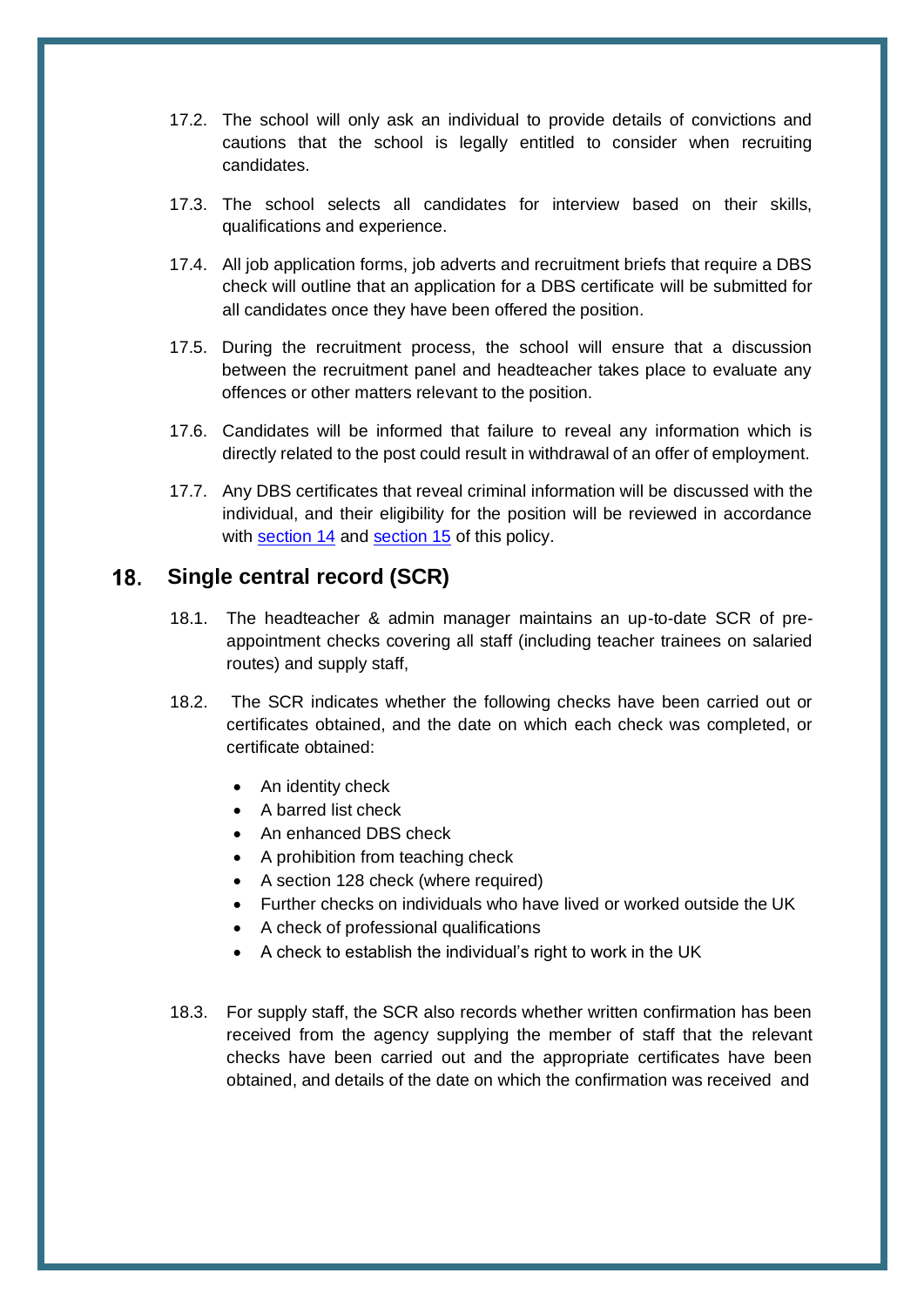whether any enhanced DBS certificate check have been provided in respect of the member of staff.

- 18.4. There is no requirement for fee-funded trainee teachers to be recorded onthe SCR.
- <span id="page-14-0"></span>18.5. The SCR is securely stored electronically.

#### $19<sub>1</sub>$ **Data handling**

- 19.1. All DBS certificates will be stored in accordance with the school's Data Protection Policy and will be stored in a securely locked and non-portable cabinet which is located in the school office. Access to certificates will be strictly controlled and limited to those who are entitled to see them as part of their duties.
- 19.2. In accordance with the Police Act 1997, access to DBS certificates is strictly controlled and records will only be accessed by the headteacher and admin manager.
- 19.3. If in exceptional circumstances, and as part of their duties, another member of staff is required to access a DBS certificate, the school will keep a record of the named individual, and the individual whom the DBS certificate concerns will be informed prior to the sharing of the information.
- 19.4. DBS certificate information will only be used for the specific purpose for which it was requested and for which the individual's full consent has been given.
- 19.5. The school will not keep DBS certificates for any longer than is necessary once a recruitment decision has been made – usually, for no longer than six months to allow for the consideration and resolution of any disputes or complaints. Copies of other documents used to verify the applicant's identify, right to work and required qualifications will be kept for the personnel file.
- 19.6. In exceptional circumstances, such as safeguarding audits, the school may decide to retain DBS certificates for longer than six months. In such cases, the school will consult the DBS and will have due regard to the data protection and human rights of the individual concerned.
- 19.7. DBS certificates will be disposed of securely such as by shredding, pulping or burning.
- 19.8. Prior to disposal, all waste will be stored securely in a confidential waste bin.
- 19.9. Although the school will not keep any copy of the certificate, a record will be kept of the following:
	- The date of issue of the certificate
	- The name of the subject
	- The type of certificate requested
	- The position for which it applied to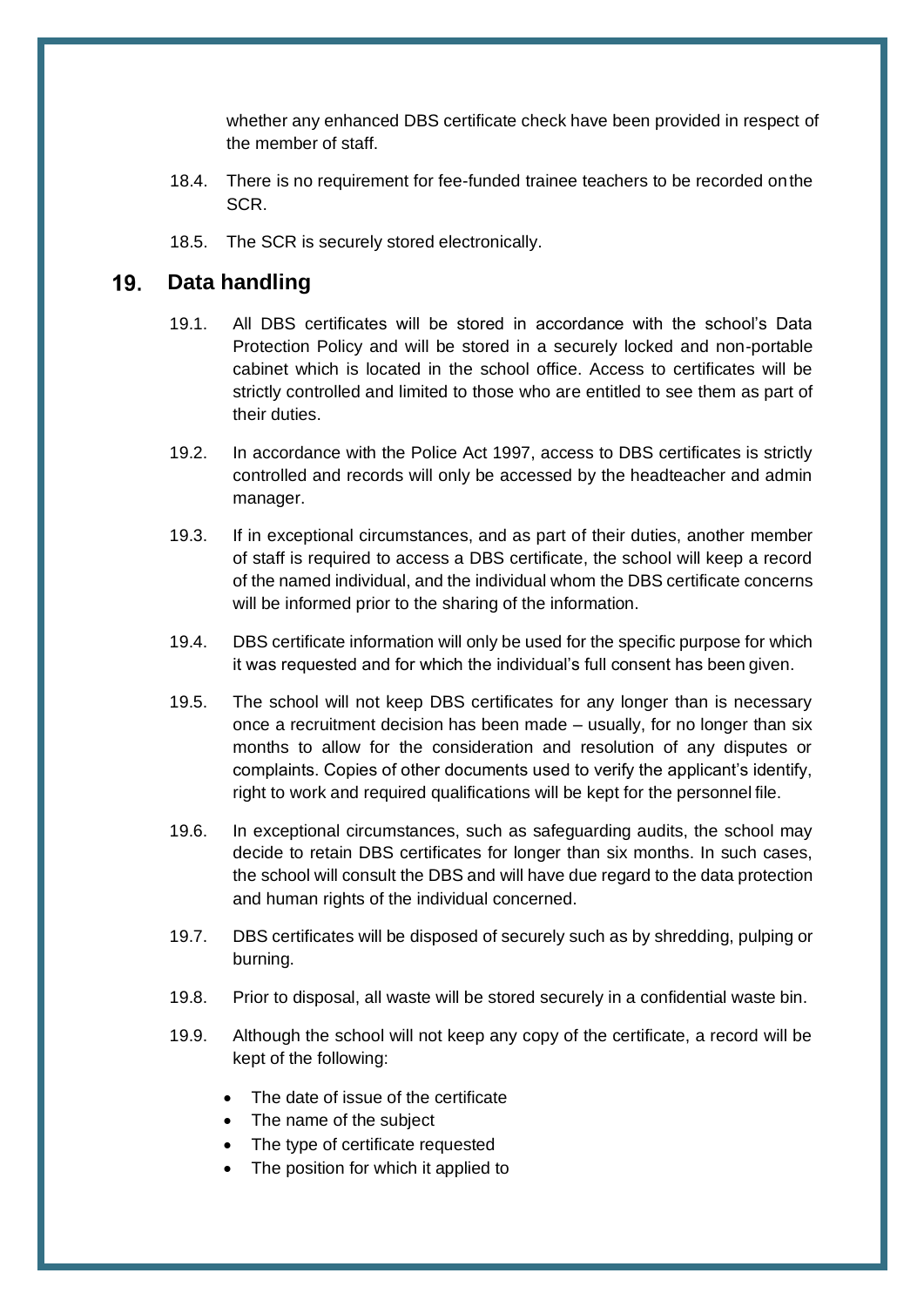- The unique reference number
- The details of the final recruitment decision

#### **Monitoring and review** 20.

- <span id="page-15-0"></span>20.1. This policy will be reviewed on an annua**l** basis by the headteacher and SBM in conjunction with the governing body.
- 20.2. Any changes made to the policy will be amended by the headteacher and will be communicated to all members of staff.
- 20.3. All staff are required to familiarise themselves with this policy as part of their induction programme.
- 20.4. The next scheduled review date for this policy is 14 October 2020.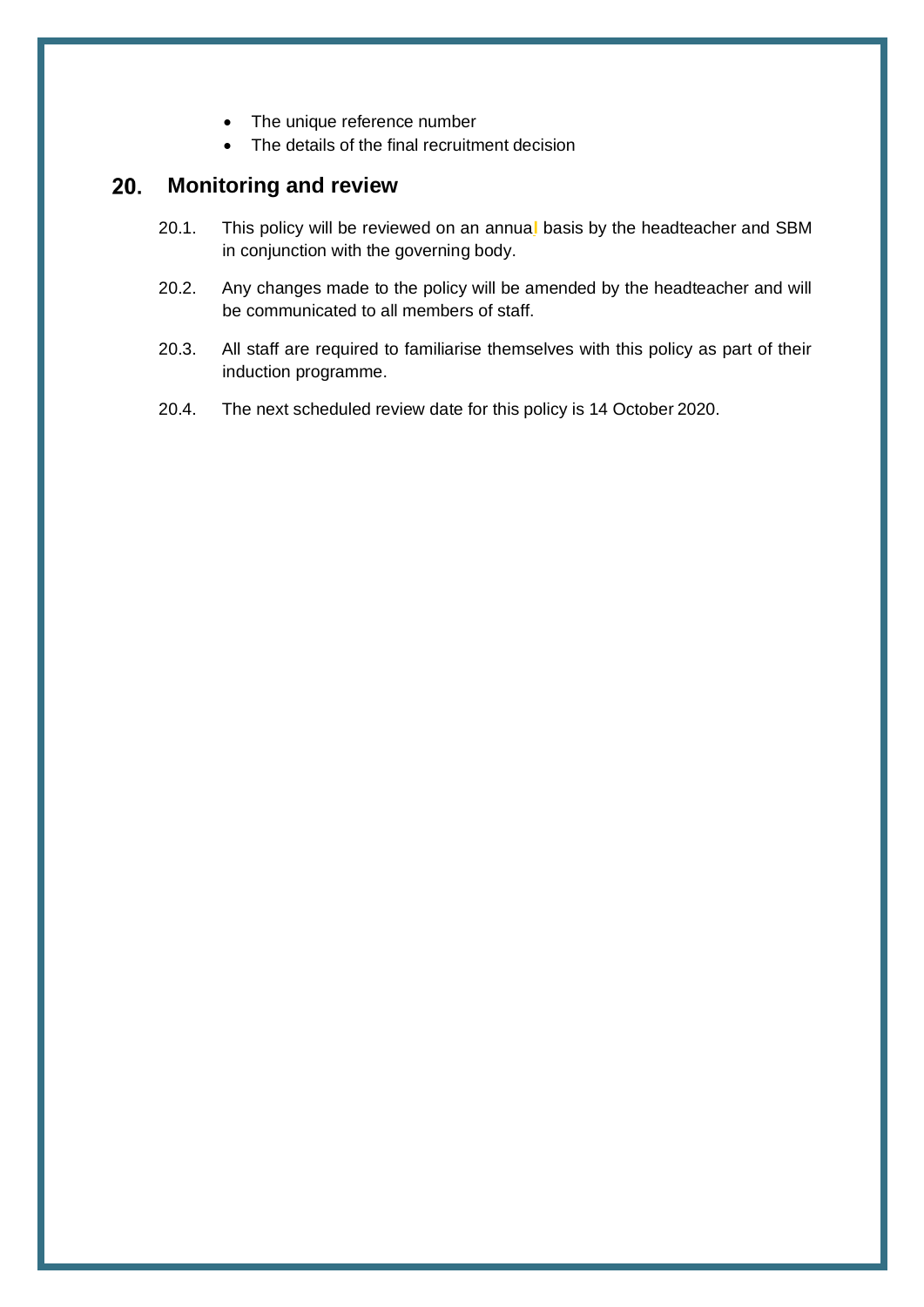## <span id="page-16-0"></span>**Recruitment of ex-offenders statement**

St Wilfrid's C.E. Primary School is required to send a copy of its policy on the recruitment of ex-offenders to all job applicants which outlines the following:

- The governing body fully complies with the DBS Code of Practice and will not discriminate unfairly against any subject of a disclosure on the basis of conviction or other information revealed.
- All applicants are subject to a DBS check before the job appointment is confirmed; this includes details of convictions, cautions and reprimands, as well as spent and unspent convictions. A positive disclosure will not necessarily prohibit a candidate from being offered a position.
- The school is committed to the fair treatment of all applicants, regardless of race, gender, religion, sexual orientation, responsibilities for dependants, age, physical or mental disability or offending background.
- The school promotes equal opportunity and welcomes applicants from a wide range of backgrounds, including those with criminal records.
- Candidates are selected for interviews based on their skills, qualifications and expertise.
- All application forms and recruitment notices will contain a statement that a disclosure will be requested if a position is offered.
- All applicants are encouraged to provide details of their criminal record at the earliest stage possible. This may be sent under a separate and confidential cover.
- All applicants will be made aware of the existence of the DBS Code of Practice and will be provided with a copy on request.
- The school is committed to ensuring all disclosure information will only be seen by those who require access as part of their duties.
- The school will discuss any matters revealed on a DBS certificate with the applicant before withdrawing a conditional offer of employment.
- At the interview, or in a subsequent discussion, open and measured discussion will take place on the subject of the offences.
- Failure to reveal information that is directly relevant to the position sought could lead to withdrawal of any offer made.
- Legal advice is available for all involved in the recruitment process to ensure they can identify and assess the relevance and circumstances of offences.
- All recruitment personnel have received appropriate training and guidance in the relevant legislation relating to the employment of ex-offenders.